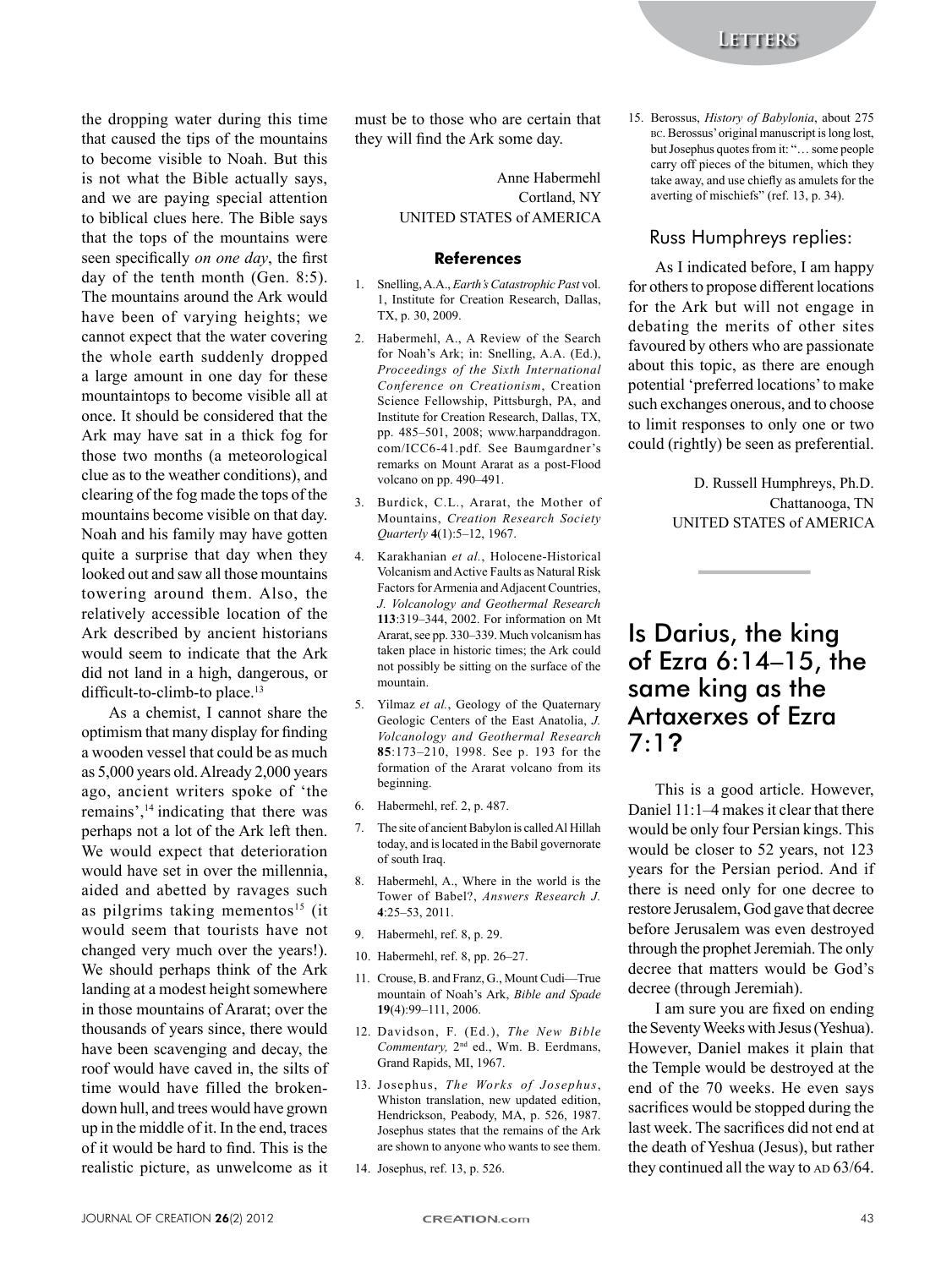## **LETTERS**

Thank you for demonstrating that Darius and Artaxerxes are the same man. That is one bit of information I was lacking.

### **Brian Schuh** Cincinnati, OH UNITED STATES of AMERICA

### David Austin replies:

Thank you for your comments on the article, 'Darius is Artaxerxes', especially that you consider that the Darius of Ezra  $6:14-15$  is the same as the Artaxerxes of Ezra 7:1. However, I cannot agree that the Persian period only lasted about 52 years because of the following facts:

The 70 years captivity of Jeremiah 25:11 commenced with Daniel's captivity (2 Kings 24:11-16; Daniel 1:1-6) in the  $3<sup>rd</sup>$  year of the reign of Jehoiakim. In the very next year, the  $4<sup>th</sup>$  of Jehoiakim and the  $1<sup>st</sup>$  year of Nebuchadnezzar (not his accession year (Jer. 25:1)), Jeremiah announced the commencement of the 70 years captivity. This fact is agreed on by Bishop Ussher, Floyd Jones, Martin Anstey, Philip Mauro, me, etc. This also means that there were about 19–20 years from Daniel to the destruction of Jerusalem (refer to 2 Kings 25:9 where in Nebuchadnezzar's 19th year "he burnt the house of the Lord"), and 50–51 more years to the Restoration. Conventional chronology (E.A.W. Budge in the British Museum Guide). gives us the following kings that reigned except Darius the Mede from the destruction of Jerusalem to the end of the 70 years captivity:

| Nebuchadnezzar<br>Reigned a total of 43 years<br>but 19 were served before<br>the Destruction<br>(2 Kings 25:8). | 24 years    |
|------------------------------------------------------------------------------------------------------------------|-------------|
| Fvil-merodach                                                                                                    | 2 years     |
| Neriglissar                                                                                                      | 3 years     |
| Labashi-marduk                                                                                                   | 1 year      |
| Nabonidus                                                                                                        | 18 years    |
| Darius the Med                                                                                                   | $1-2$ years |
| Total                                                                                                            | 49–50 vears |

There were about another 20 years after the end of the captivity until the  $4<sup>th</sup>$ year of the Darius (Hystaspis) of Ezra  $6:14-15$ . This is important to note.

Proof of these 20 years is found in checking when the 70 years of fasting (a different 70 years) commenced and ended.

2 Kings 25:8–9 states: "And in the fifth month, on the seventh day of the month, which is the nineteenth year of king Nebuchadnezzar ... he burnt the house of the Lord".

2 Kings 25:25 states: "But it came to pass in the seventh month [of the same year] that Ishmael ... smote Gedaliah, that he died, and the Jews and the Chaldees that were with him at Mizpah."

These are the commencing times for their fasting. Ask also the Jewish scholars.

In the 4<sup>th</sup> year of Darius, Zechariah (7:5) puts the question, "When ye fasted and mourned in the fifth and seventh month, even those seventy years, did ye at all fast unto me, even to me?" Zechariah is saying that 70 years of fasting had passed to the 4<sup>th</sup> vear of Darius. So we have about 20 years from the Restoration and 20 years to the 4<sup>th</sup> year of Darius.

The Scriptures record when the Medo-Persian kingdom began: "In that night was Belshazzar the king of the Chaldeans slain. And Darius the Median took the kingdom, being about threescore and two years old" (Daniel 5:30–31). Cyrus the Great (with Darius the Mede to whom 'delegated rule' was given for about  $1-2$  years) reigned over Babylon for about 8 years. Cambyses ruled about 7 years and 5 months. Smerdis ruled about 7 months. Darius Hystaspis ruled about 36 years. So by his  $4<sup>th</sup>$  year (Zech. 7:1), 20 years would have passed. Conventional history closely agrees with these times until the end of the reign of Darius Hystaspis.

But here we have a real problem with stating that the Persian period only lasted 52 years. If there were 20 years to the 4<sup>th</sup> year of Darius, then

there would have been 52 years to the end of his reign. And no time left for the 4<sup>th</sup> king, Xerxes, who reigned for 12 years at least-some say 21 vears because Artaxerxes I took on a viceregency or because Xerxes was murdered. Nor would there be any time left for those other kings who reigned (provincially in districts or as vassals, or in rebellion, etc.) until Alexander the Great, but did not *stand up* as the four kings that followed Cyrus did (Daniel 11:2). E.J. Young<sup>2</sup> states:

> "In the Behistun inscription Darius (i.e. Hystaspis), speaks of the kings who had rebelled against him, and the 9 kings whom he took captive (see Col. IV, par. 2,3). These were men who had ruled over districts which already belonged to Darius."

I agree there were only four kings after Darius the Mede and Cyrus the Great who stood up. Josephus agrees there were six kings altogether. The vision of Daniel 11 was given in the  $3<sup>rd</sup>$  year of Cyrus (Daniel 10:1), so after Darius the Mede (1) and Cyrus the Great (2) there would have been Cambyses, Pseudo-Smerdis, Darius Hystaspis, and Xerxes (4 more). But these *stood up* until the Persian Empire declined—its warlike glory was annihilated, the people were given to sloth and idleness, and the power of the kingdom was almost destroyed. This discriminating characteristic, opposition to the Jewish nation, and the plans of God Almighty called for divine intervention-refer to Daniel  $11:1$  ("Also I ... even I, stood to confirm and to strengthen him"). Such intervention has not, as far as I know, been mentioned of other so called kings of conventional history. On Daniel 10:13 Henry Morris<sup>3</sup> states:

> "This verse provides a remarkable insight into the reality and might of the principalities and powers under the rule of Satan ... . Here the help of the archangel, Michael, was necessary to penetrate the demonic hosts of the evil angel